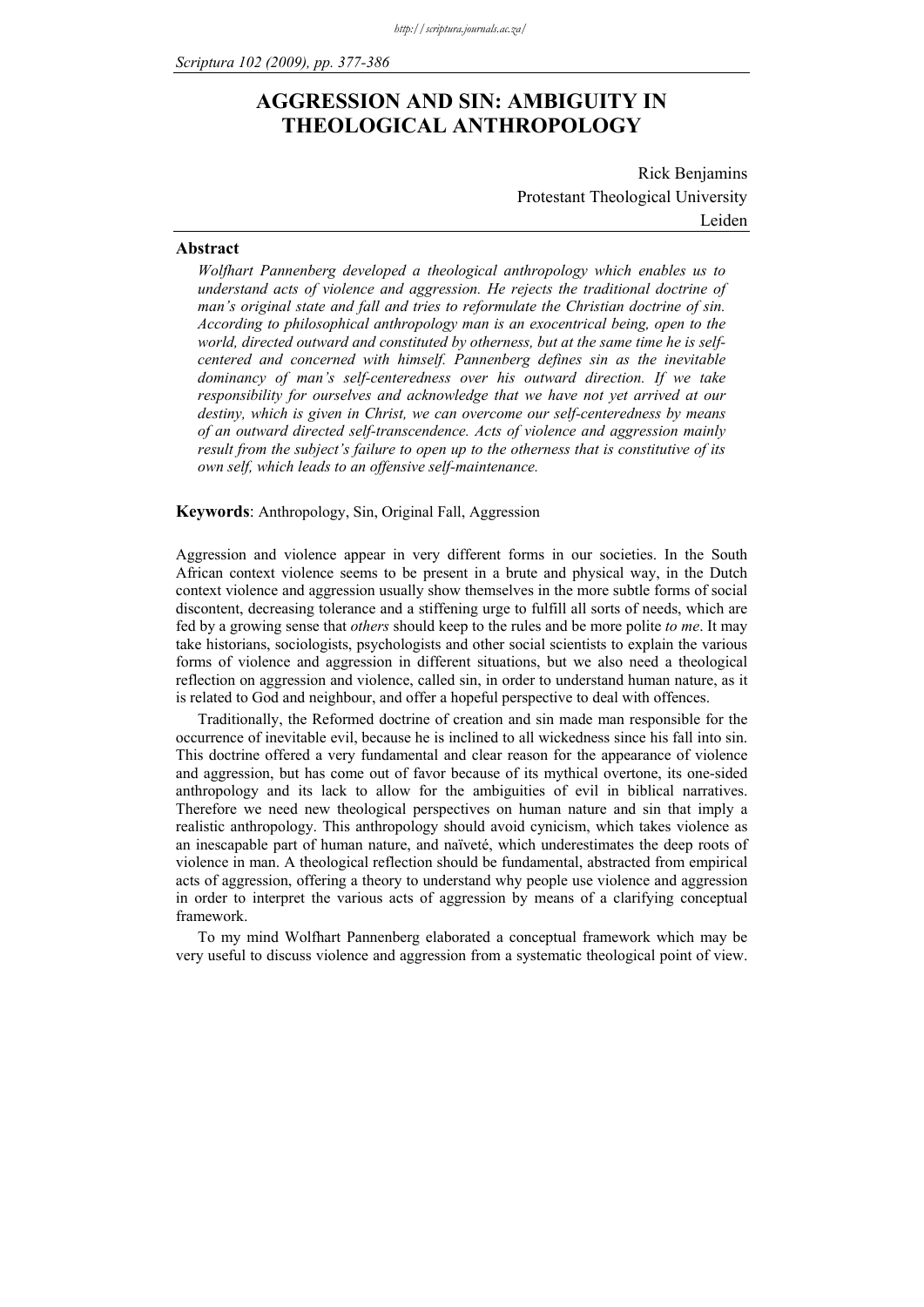Pannenberg wishes to give a theological account of anthropology, history and the sciences in order to get a fuller understanding of man, his nature and destiny. His thought offers an understanding of violence and aggression based on a theological anthropology which tries to reformulate the Christian doctrine of sin. Pannenberg's theological anthropology was mainly developed in his study *Anthropology in Theological Perspective* of 1983 and turned out to be very important for his *Systematic Theology* that was finished roughly two decades later. For a basic understanding of Pannenberg's conceptual framework I will restrain myself to the first chapters of his *Anthropology*. 1 These chapters expose an intricate argument, as is often the case with Pannenberg, who generally strikes up conversation with numerous theologians from the past, solves their questions and in the meantime develops an argument of his own. The concepts he develops in *Anthropology* are fundamental, however, and turn out to be not so complicated after all, but rather encompassing and therefore very rich. In three sections I will discuss Pannenberg's anthropology, his doctrine of sin and his reflections on aggression.

I

Pannenberg wants to reflect theologically on anthropology and therefore starts with a discussion of the modern philosophical anthropology that was developed by Scheler, Plessner, Gehlen and Eibl-Eibesfeldt. According to these anthropologists man's most fundamental characteristic is his *openness* to the world. Animals can only react instinctively to appearances. When things turn up in their world, their reactions are predetermined by patterns of behaviour that make them act the way they do. Moreover, animals only react to those appearances or drives that are important for their survival, as Jacob von Uexküll formulated very aptly by saying that in the world of a fly there are only fly-things.<sup>2</sup> Other things, by nature, are left unnoticed. Human beings, on the other hand, are not limited by a set of drives and instincts. They can be aware of objects in their environment that are useless for their survival and they can attend appearances without reacting, because their perceptions do not automatically release reactions<sup>3</sup>. Therefore, man is open to the world, as Scheler said.<sup>4</sup> Gehlen thought this openness to the world in fact to be a retardation, a deficiency in the development of human beings because they are born untimely, before their behavioral patterns are finished, because of which man has to compensate his natural shortage by mental skills.<sup>5</sup>

Pannenberg notes that the aforementioned anthropologists show familiarity with the German philosopher Herder in their views of humanity.<sup>6</sup> Herder thought that man was born imperfect and should develop himself. Man still has to become man by means of selfrealization. He can perform the task of self-improvement because he is endowed with reason and freedom. According to Herder, man's self-realization is guided by the image of God, which is impressed on the human mind and points the way towards religion and humanity, thus giving man a direction in the process of his self-development. Even though the image of God guides human beings, just as instinct guides the behavior of animals, it

1

<sup>1</sup> <sup>1</sup> *Anthropology in Theological Perspective*, Edinburgh, Part One, "The Person in Nature", (2004:27-153).

Quotation in Ernst Cassirer, *An Essay on Man*, Yale UP. (1972:23).

*Anthropology in Theological Perspective. Op cit.* (2004:35). 4

*Ibid* (2004:36).

*Ibid* (2004:38).

*Ibid* (2004:43-60).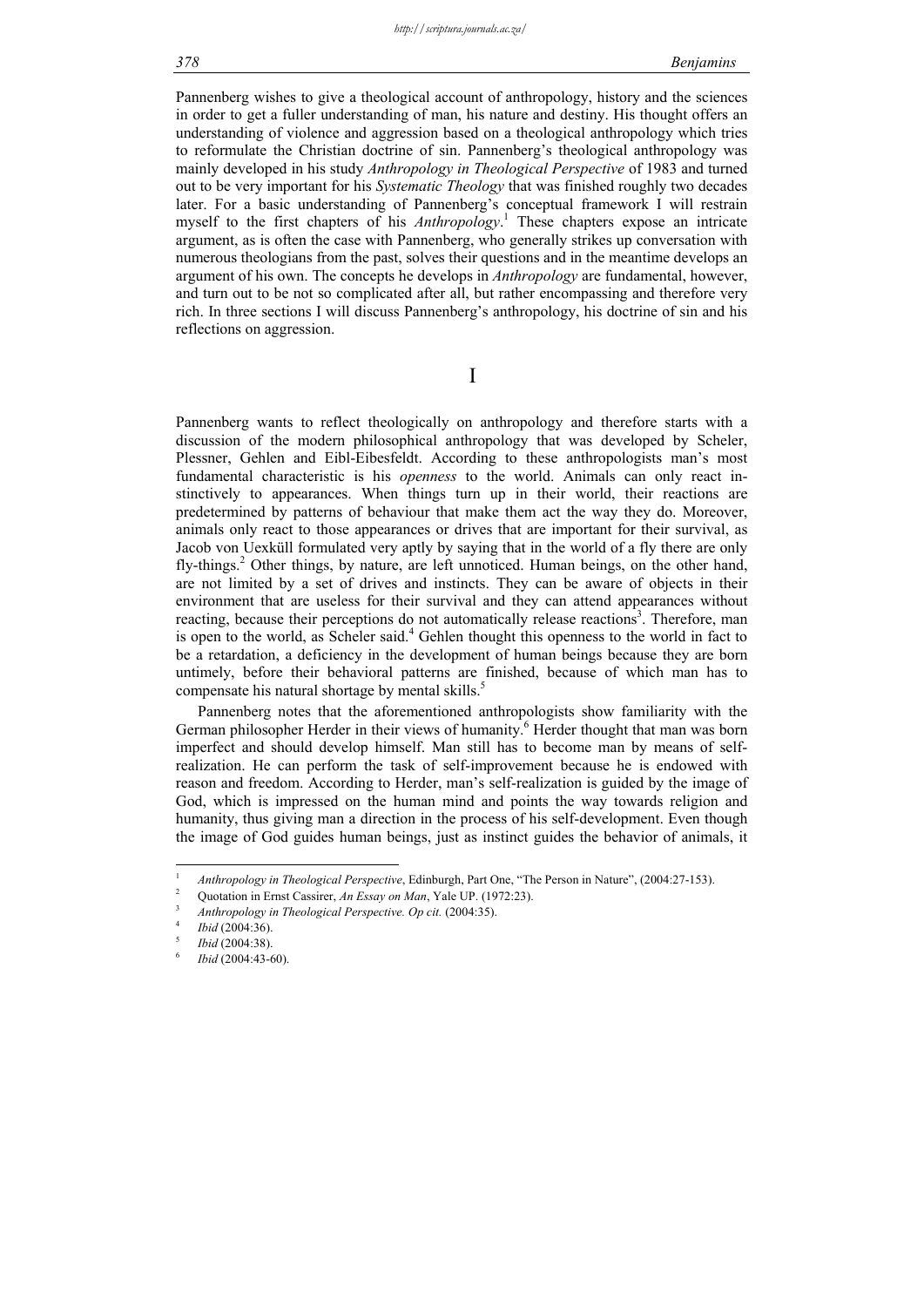cannot fashion itself. Tradition and learning, reason and experience are still needed to give shape to the image of God in man, who initially possesses only a disposition to reason, humanity and religion. Pannenberg refers to the self-improvement of man as the *selftranscendence* of man, who is continually overcoming himself in the process of becoming himself $<sup>7</sup>$ </sup>

Openness to the world and self-transcendence are important for the description of humans, but they do not define their being, since they only open up a space for free movement in which man still has to develop himself. The process of self-realization is actually initiated by man's so-called *exocentricity* as a third characteristic of human beings. 'Exocentricity' simply means that men do not live in a universe of their own, but are directed to the world outside themselves and to what is other than themselves.<sup>8</sup> Relying heavily on Hegel, discussing several insights from Scheler and Plessner, Pannenberg argues that by exocentricity we have a) the capacity to discern objects objectively, b) the aptitude of self-consciousness in which we are aware of ourselves as objects, and c) an implicit consciousness of God as well, since we can only discern the objects of the world if we transcend them and reach out to what is beyond them, relating ourselves to an Other who embraces the entire world and unifies it beyond all the objects of the world.<sup>9</sup> We do not need to scrutinize the details of this reasoning and its validity. A lot of speculation and dialectic is involved, but basically, Pannenberg claims that man is only present to himself, when he is present to the world. We are only with ourselves when we are directed towards what is other than ourselves. We live 'ecstatically', which means that we only live when we have our attention, our mind and our being outside ourselves. Our self-knowledge depends on our knowing something else – another person, another object, something outside me – for only if I come to know the other as an other, can I look back towards myself and see myself as an other, objectifying both the other and myself. Therefore, "speaking very generally, experience of the world is the way by which human beings reach experience of themselves" and next "the question of human beings about themselves and the question of the divine reality belong together".10 Exocentricity then, means to say that we are directed outward first and come to know ourselves next, being implicitly conscious of divine reality at the same time.

By being exocentrically related to what is other than itself, the subject discovers itself or even constitutes itself and from now on, there are two fundamental movements or drives to determine man. On the one hand, man continues to be an exocentrical being, directed outward, open to the world, living ecstatically. But on the other hand the subject's self has originated as a being in becoming and the subject has to take care of itself, is related to itself and concerned with itself. Next to the outward orientation of human life there arises an inward movement that is directed by the need of self-preservation and self-maintenance against the outside world.

The twofold movement of exocentricity and centrality of the subject, which implies a twofold direction of being oriented outwards and inwards, results in a twofold and even opposite interest of human beings. They are open to the world, for it constitutes their being, and they permanently overcome themselves by being present in the world. At the same time, they want to maintain and uphold themselves self-interested against the world. This

1

<sup>7</sup> *Ibid* (2004:61).

*Ibid* (2004:61-63).

*Ibid* (2004:63-74). 10 *Ibid* (2004:72).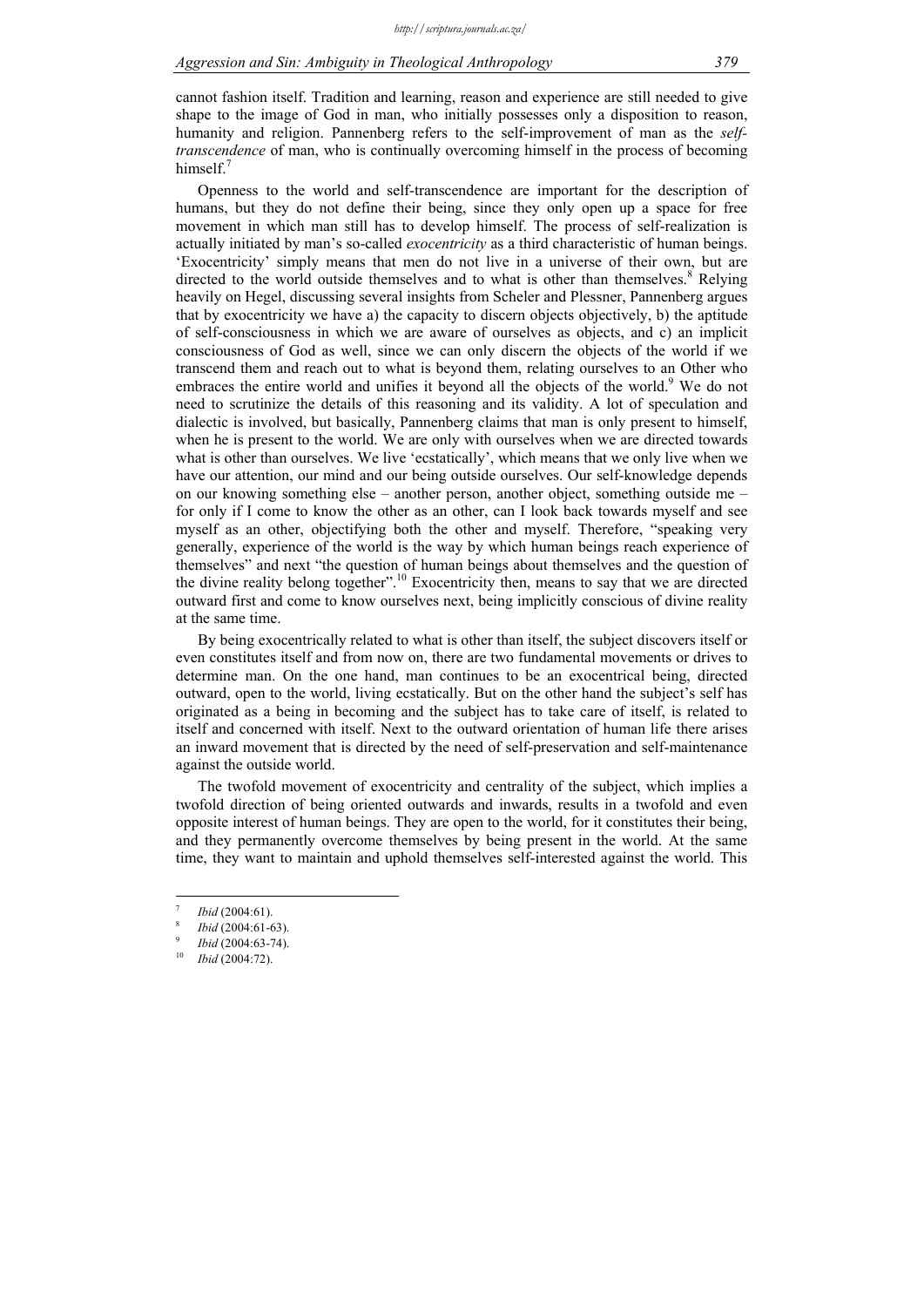twofold movement of exocentricity and centrality of the subject is fundamental to Pannenberg's anthropology and functions as a key-concept in *Systematic Theology*. It determines the doctrine of sin, it plays an important role in the Christological chapters of *Systematic Theology* and it is presupposed in the work of the Spirit that relates man to God.

II

Anthropological thought is concerned with the exocentricity and centrality of man. Theologically, however, "dogmatic anthropology has had two central themes: the image of God in human beings, and human sin".<sup>11</sup> These two theological concepts can be seen as the interpretation or implication of the anthropological notions of the exocentricity and centrality of the subject. "To speak of the image of God in human beings is to speak of their closeness to the divine reality, a closeness that also determines their position in the world of nature. To speak of sin, on the other hand, is to speak of the factual separation from God of human beings whose true destiny nonetheless is union with God; sin is therefore to be thematized as a contradiction of human beings with themselves, an interior conflict in the human person".<sup>12</sup> This means that man can live close to God, in the image of God, if he is exocentrically related to God, but this is prevented by sin, which makes man self-centered. Therefore, human beings contradict themselves, since their self-centeredness and selfpreservation are opposed to their openness to the world and to God beyond the world, which results in an interior conflict in the human being. It may be clear that according to Pannenberg, Christianity does not invent this conflict, but only interprets theologically the conflict that can be found anthropologically.

We will here concentrate on the doctrine of sin, and not on the image of God or man's final destiny, even though we will touch on it in passing, since aggression and sin are our concern. In anthropological terms sin can be defined as the dominance of man's centrality over his exocentricity.

Pannenberg explains how this dominance comes to pass. As we have seen, the peculiarity of human beings consists in their lack of instinct, which makes them open to the world, and this "helps human beings achieve distance from themselves and therefore selfconsciousness or reflection on themselves".13 Self-consciousness, however, "manifests a dominance of the centrality aspect of human organization, which reaches its highest point in the central ego, over the exocentricity element in the definition of the human. The central ego turns exocentricity, or the capacity for objectivity that is open to the world, into a means in the service of its own ends".<sup>14</sup> Thus, because of the dominance of its centrality as a consequence of self-consciousness, the self is no longer directed to the outside world for self-improvement, but rather uses the outside world for its own ends. Sin is precisely this. "The distortion of the relation between the central ego and the exocentric aspect signifies a failure of human beings in relation to themselves, since in their striving to win themselves they neglect their exocentric side".<sup>15</sup>

 $\overline{11}$ 

<sup>11</sup>*Ibid* (2004:20). 12 *Ibid* (2004:20). 13 *Ibid* (2004:105). 14 *Ibid* (2004:106). 15 *Ibid* (2004:106).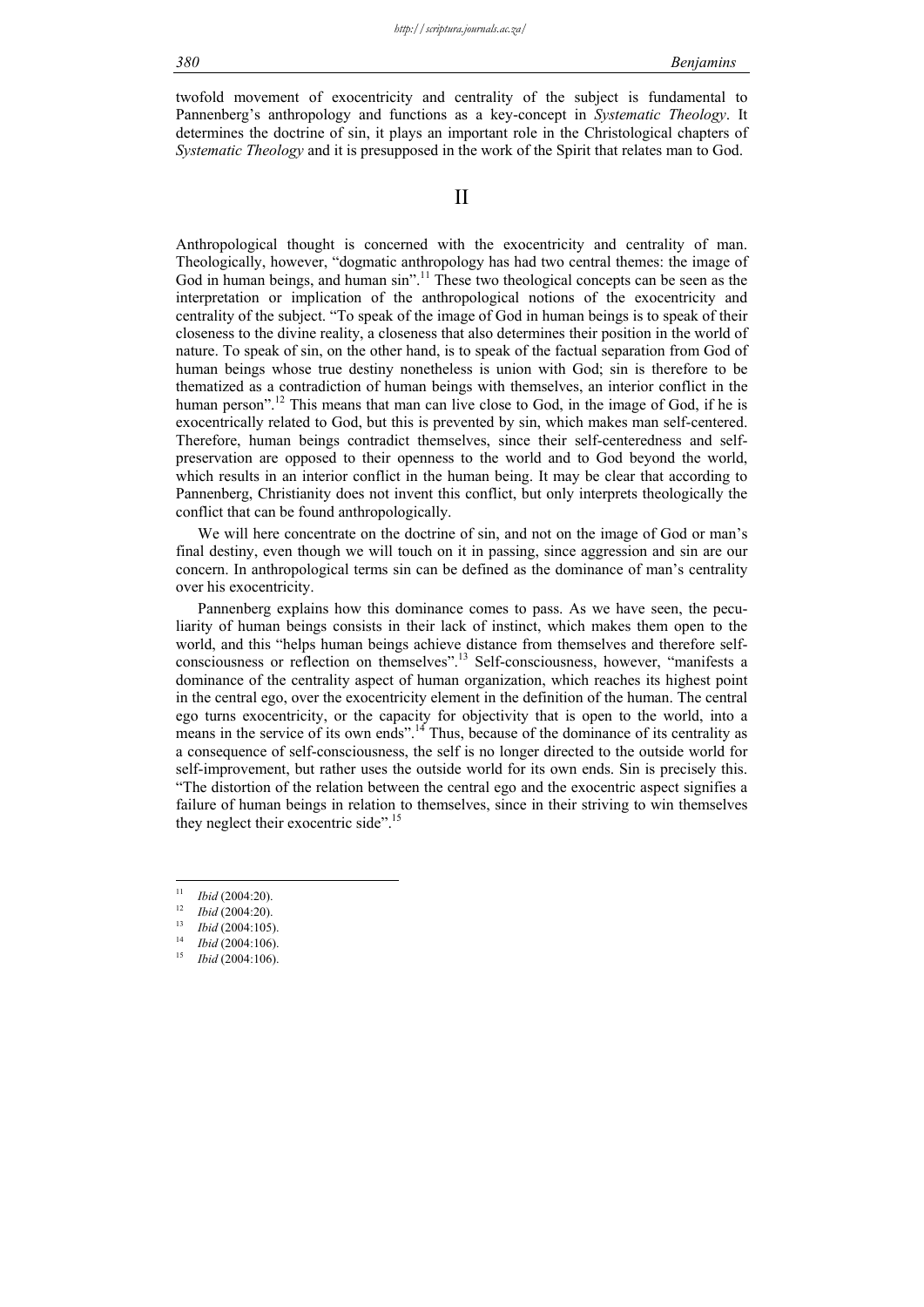## *Aggression and Sin: Ambiguity in Theological Anthropology 381*

Pannenberg makes clear that there is no escape from sin, for "in their pre-given existential structure all human beings are determined by the centrality of their ego".<sup>16</sup> Once we have constituted a subjective centre – looking back towards ourselves after being related to some other, reflecting on ourselves and gaining self-consciousness – we experience our selves as the centre of the world. The future is in front of me, the past is behind me, space is left or right from me: me being at the centre of the world. It is inescapable, and it is natural. "If this relatedness of everything to the ego is … the essential element in sin or the failure of human beings in regard to themselves, then sin is not simply or first of all something moral but is closely connected with the *natural conditions* of our existence".17 The dominance of centrality over exocentricity is the natural outcome of our anthropological structure and this is called sin in theological discourse.

In the course of his argument Pannenberg readily refers to Augustine and Kierkegaard, who developed deep insights and concepts for a better understanding of  $\sin^{18}$  As it turns out, Pannenberg can incorporate their concepts in his own scheme after they have been slightly corrected. In Augustine the *amor sui* is the root of sin, which is essentially a distortion in the relations of man to the world and to himself. It is not too difficult to recognize some sort of centrality against exocentricity in the notion of *amor sui*, even at first gaze, and therefore we may allow this topic to rest. For Kierkegaard the concept of *anxiety* is of great importance to understand sin. Pannenberg discusses it to a considerable extent for his own reasons. Dread or fear in fact is a vague knowledge of the self that knows its own fragility and vulnerability. In the process of becoming, the self knows that its own self is at stake. In anxiety the subject loses its confidence to be founded or constituted by what is other than itself and therefore clings to itself and its own finiteness, trying to found itself, thereby precisely losing itself in despair, as Kierkegaard pointed out in *The Sickness Unto Death*. Whereas Augustine's *amor sui* is a manifestation of centrality, it seems to me that Kierkegaard's anxiety rather looks like a failure of exocentricity, since it results from the subject's doubt to found itself exocentrically.

Even though Pannenberg relies on traditional Christian thought to clarify the notion of sin, incorporating notions from Augustine, Kierkegaard and other theologians, he dissociates himself from them by rejecting the doctrine of an original state and an original fall into sin. Already at the start of his study he declares that the dogmatic anthropological themes of the image of God and sin are relevant, if only they are located "outside the framework of the old doctrine of the original state and the fall, a doctrine reflecting a now outdated worldview".19 Like Herder, Schleiermacher and others, Pannenberg rejects the doctrine of an original state and fall, but even so he still believes strongly in the idea or thought that is expressed in the notion of original  $\sin^{20}$  We will have to clarify that.

In the Christian tradition the myth of the original state and fall of man was used to explain how man could come to contradict himself, being opposed to his essential nature.<sup>21</sup> In man exists both an essential nature and a corruption of it. The myth of the fall can account for this situation. To make man responsible for his own situation, the Fathers of the Church supposed that Adam was created good and turned to the bad by free choice, but Pannenberg argues that this argument cannot be sufficient, since a free choice for evil

 $16$ 

<sup>16</sup>*Ibid* (2004:106). 17 *Ibid* (2004:107). 18 *Ibid* (2004:87-104). 19 *Ibid* (2004:20). 20 *Ibid* (2004:54-58). 21 *Ibid* (2004:119-138).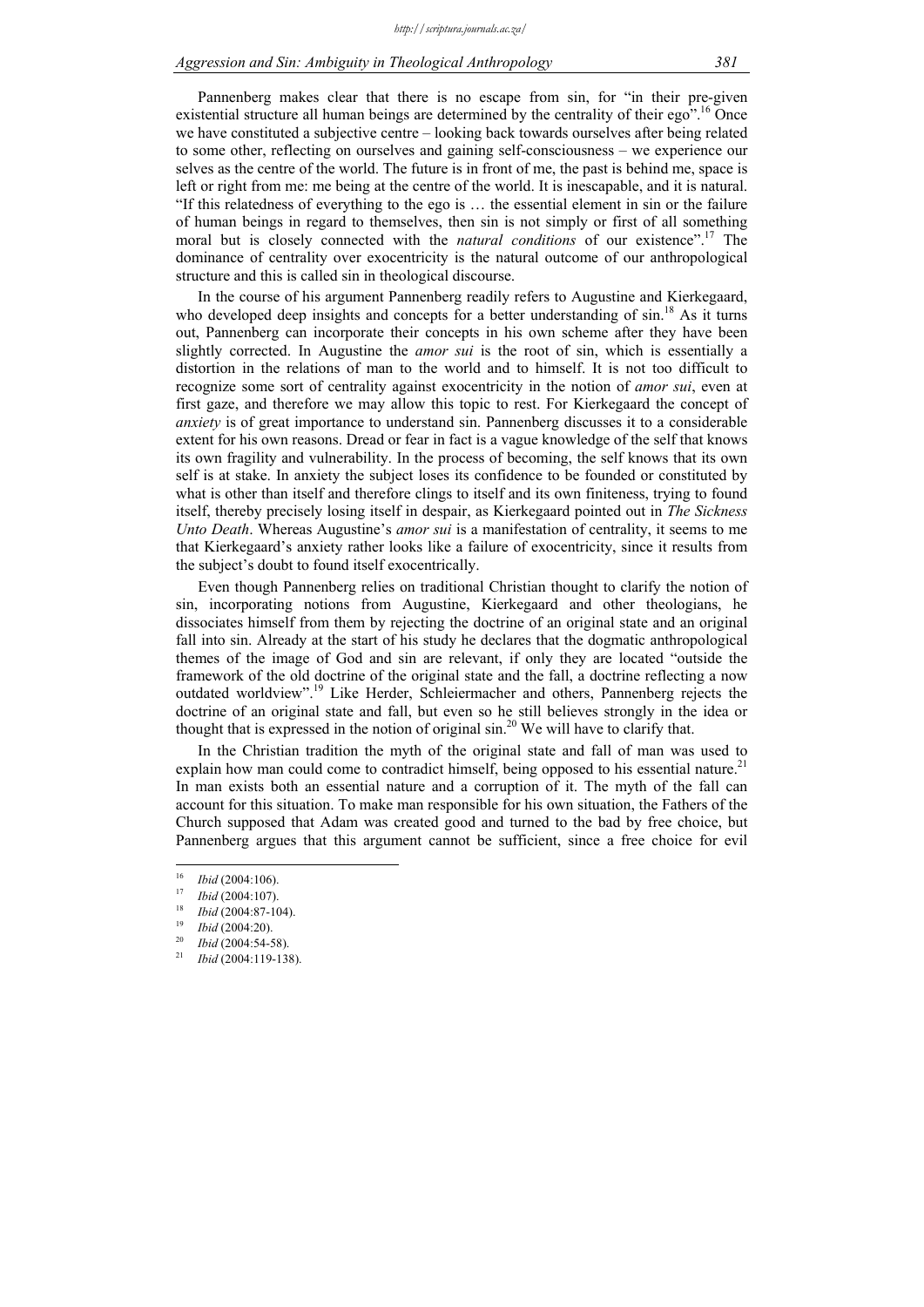already presupposes a tendency to do evil and thus presumes what it wishes to explain. Augustine developed a doctrine of original or hereditary sin, which clarifies that sin precedes individual man, but does not reduce man's responsibility for evil. Since all men were biologically present in Adam, all sinned in Adam and therefore all are responsible for even that kind of evil that precedes their individual existence. This reasoning of course requires the fall to be a historic fact. Modern theologians like Schleiermacher and Ritschl rejected the doctrine of an original state and fall, but substituted this doctrine by a concept of corporate evil, 'a kingdom of evil' as Ritschl called it, which entangles man as he gets involved in a society full of selfish deeds and reciprocal wrongdoings. In this way, however, actions may be wrong, but not persons, and therefore this is a theory about sins, but not about sin, for which it falls short. In the twentieth century, following Kierkegaard and expressed by Brunner in particular, many theologians took over an existentialist interpretation of the fall, taking the fall as a supra-historical, mythical event that never happened once, but happens all the time. This interpretation was used to account for the fact that man is a sinner from birth, but can still be held responsible for his own sin. Pannenberg argues against it in a complicated discussion that can easily be simplified, to my mind, by the straightforward statement that an original fall never happened, which can therefore still be an adequate *expression* of evil, but not an *explanation* for it.

Pannenberg rejects the 'outdated' doctrine of an original state and fall, which captured theologians for centuries, but he clings to the substance of the theological concept of original sin, which "points to a motivational structure that precedes and underlies individual decisions and actions, as being the source of human failure in regard to the self. It is to this structure that Christian theology has given the name 'original sin'".<sup>22</sup> The doctrine of original sin, then, expresses that there is something wrong with our nature that underlies our thoughts and deeds, because of which we do wrong. In the previous part we have already seen what is wrong with our nature: it is the dominance of centrality over exocentricity that occurs once a self-conscious subject is established. It is the anthropological structure of man that has grown wrong and makes our decisions and actions wrong, since our selfinterested centrality overrules our openness to the world.

It is not an original fall, but it is our natural anthropological constitution that unsettles us and makes us contradict ourselves. Of course, at this point the crucial question arises, whether we are still responsible for our wrongdoings and shortcomings if they result from our constitution, which is the outcome of a natural process.<sup>23</sup> Pannenberg argues that we are responsible for our natural constitution, if only we accept responsibility.

Man is not guilty of or responsible for his point of departure, since he cannot help the natural conditions of his existence which precede all his choices. Egoism or narcissism as a consequence of the dominance of centrality over exocentricity is nothing man can be blamed for. But man can transcend his point of departure. Because of our openness to the world, our self-transcendence and our exocentricity, we can overcome the narcissism of our self-centeredness. Human beings have a destination, namely to be 'extra se in Christo'.<sup>25</sup> It is our destination to have the centre of our existence outside ourselves in God and to become ourselves in Christ, in order to realize our true freedom and to do what is good. In the light of my destination I can accept responsibility for my present existence under

 $22$ 

<sup>22</sup>*Ibid* (2004:119). 23 *Ibid* (2004:107). 24 *Ibid* (2004:134-138). 25 *Ibid* (2004:71).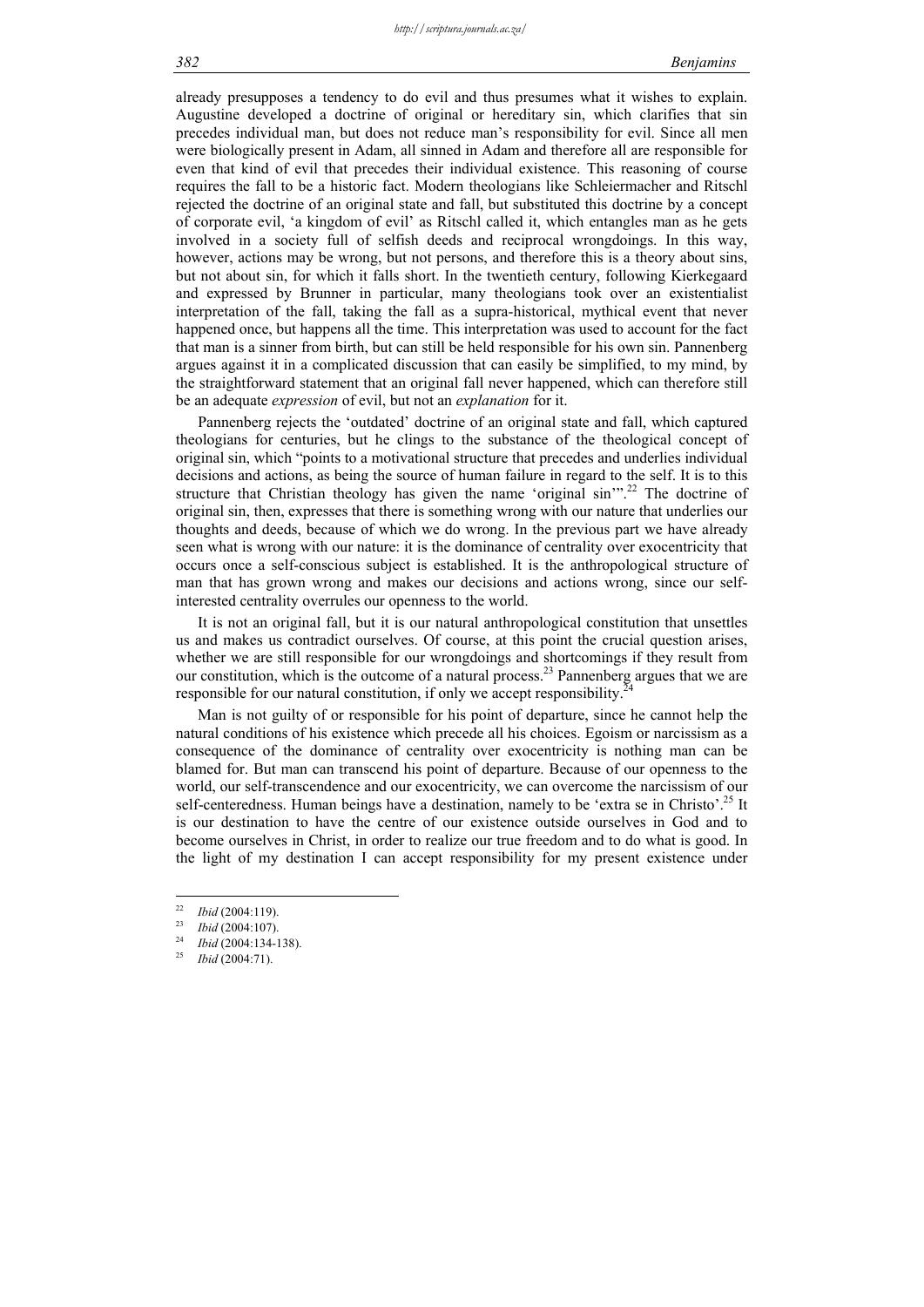unsettled natural conditions. To accept responsibility means to acknowledge, that in the process of self-becoming I am not yet the person I should be. In Christ our destination is revealed and from that point of view I can take upon myself the responsibility for my actions, my omissions and the entire state I am in. "Only in the light of the revelation of the 'new man' in Jesus Christ as being the fulfillment of the specifically human destiny is it possible to know 'retrospectively' the universality of the sin seen in the figure of Adam as representative of all human beings".26 We have to transcend ourselves in a situation of which we are not guilty and for which we are not responsible either. But if we relate ourselves to our selves, we can take responsibility for our selves and acknowledge that we have not yet finished ourselves or arrived at our destiny, which can be reached in Christ.

III

After he described sin as the dominance of man's centrality over his exocentricity, for which man can take responsibility in the perspective of his destination, Pannenberg deals with the problem of aggression.<sup>27</sup> Aggression proves to be an ambiguous drive in man and Pannenberg discusses several theories of aggression for a balanced view. His intentions seem somewhat hidden at first sight, but after careful reading his discussions turn out to be very informative about the ambiguity of aggression.

Konrad Lorenz wrote a successful book *Das sogenannte Böse* in which he showed that aggression is only an evil so called, since it has instinctual roots and is needed for the preservation of the species. This theory causes Pannenberg some problems, because it implies that aggression is inextricably bound up with the centrality of the subject. Lorenz claims that the subject needs some sort of aggression if it wants to maintain itself or its sort. Pannenberg already admitted that there is nothing wrong with the self-preservation of the subject, since self-maintenance is a basic drive of the human being, next to exocentricity. The *dominancy* of self-preservation over exocentricity is wrong, but if aggression is automatically bound up with the sheer impulse of self-preservation itself, it can hardly be categorically condemned. It seems to me that Pannenberg is willing to recognize this, but he also seems reluctant to accept aggression as something natural to man, since aggression leads to wickedness, and wickedness cannot be accepted as something natural.

Lorenz thinks of aggression as an independent primitive instinct. This theory is derived from Freud's theory of the death instinct. Following Schopenhauer, Freud accepted the existence of pure wickedness, which aims at harming others, not for the benefit and the advantage of oneself, but only for the sheer pleasure of it. Pannenberg argues that this pure wickedness should be rejected, since it is contrary to the Christian doctrine. Such extreme wickedness that aims at harming others without any advantage to itself was always thought to be realized only in the idea of Satan. "Yet even in this instance the destructiveness was regarded not as original but as derivative".<sup>28</sup> According to Augustine, it was Satan's selflove that made him hate God and all that God had created, so that his wickedness is not an original drive, but the outcome of an extreme self-love, which in turn is the outcome of the

 $\overline{26}$ 

<sup>26</sup>*Ibid* (2004:136). 27 *Ibid* (2004:142-153) 28 *Ibid* (2004:144).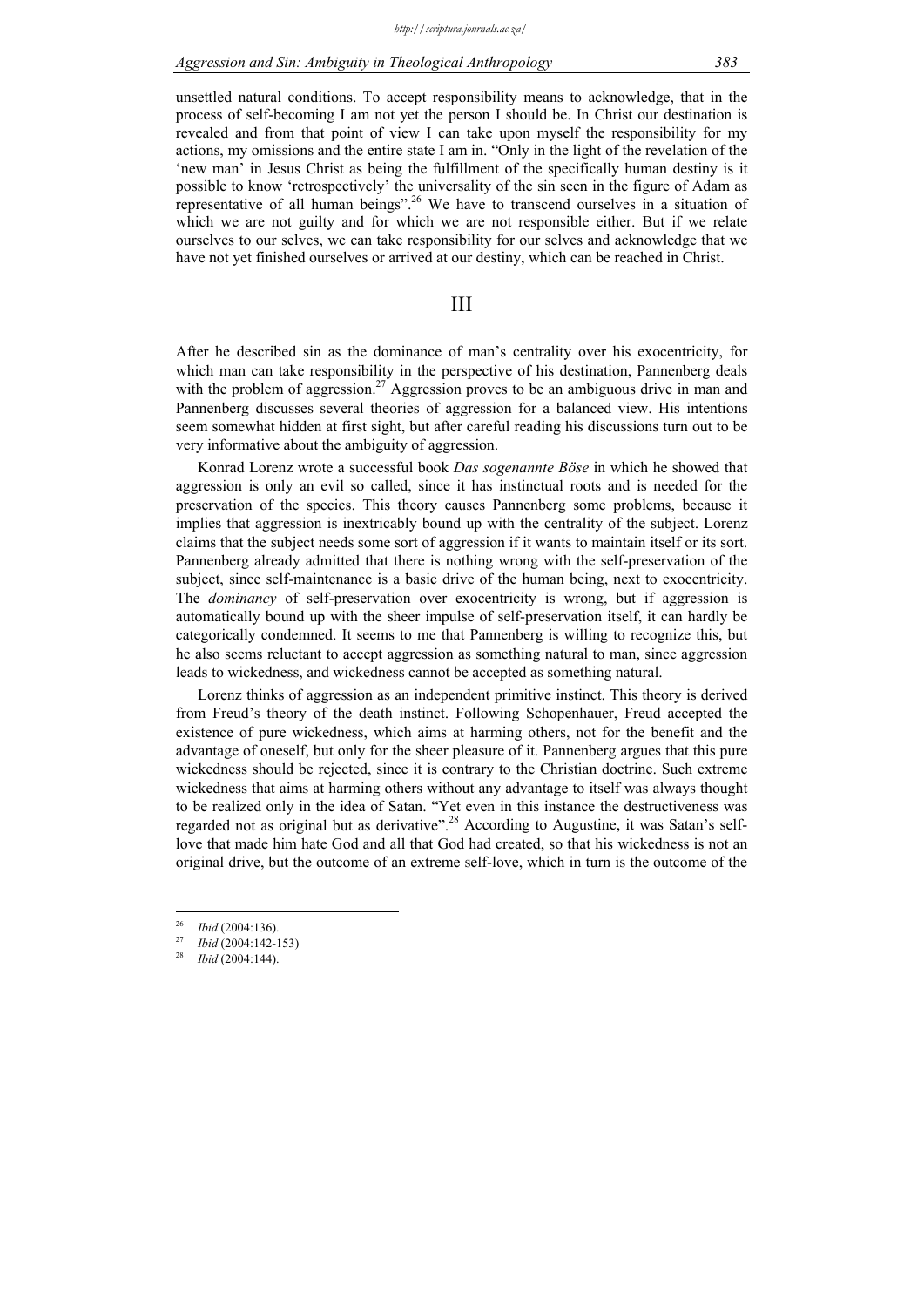subject's centrality over its exocentricity. Pure wickedness was therefore never considered in Christian doctrine and should be rejected.

I think that Pannenberg's interests are obvious. He does not want to exceed his own conceptual scheme of centrality and exocentricity. If we want to understand aggression within this scheme, it cannot be taken as an original impulse. As an original impulse aggression could imply pure wickedness, which does not conform to Christian doctrine. On the other hand, a relative reason for the occurrence of aggression may be granted, as far as it is related to the self-preservation of the subject, but even so we can never take it as an independent and insurmountable instinct, as Freud and Lorenz suggest. Pannenberg may be right, of course, to refute the independence of an aggressive impulse, but it seems to me that his argument deviates from his aforementioned method in a doubtful way, for in this case theology does not give an interpretation of anthropology, but theology decides about anthropology, since a particular anthropological theory of aggression as an original impulse is discarded on theological grounds.

Because aggression cannot be an independent impulse, Pannenberg turns to a different perspective. "Since 1939, theories of aggression as a drive or instinct have been opposed by the frustration theory".29 According to this theory, aggression only appears when the selfassertion and self-expansion of the subject are frustrated. In this way aggression is reduced to a function of self-preservation, which conforms to Pannenberg's scheme of centrality and exocentricity. Aggression only appears when self-maintenance or self-expansion are obstructed. Very often, however, these frustration theories have stimulated aggression, because of their permissive approach, which approves of aggression as an understandable reaction to unacceptable restrictions of natural strivings. Therefore, the frustration theory of aggression can only be accepted on the condition of some corrections. It should not support the aggression used by egocentric persons in favor of their unlimited self-realization, but only admit of the aggression used for self-maintenance, under the restriction that true selfdevelopment will not excuse itself for its own behavior, but will rather conquer itself and overcome its aggressive drives. Implicitly, Pannenberg thereby clarifies that aggression is acceptable only if it is used for the purpose of self-preservation, but cannot be right if it is used for an unrestricted self-expansion. We can transcend our present self-expansion and the aggression related to it, if we overcome our centrality, by being oriented toward Christ exocentrically.

Finally, Pannenberg tries to understand aggression as a manifestation of sin that is deeply related to anxiety. Relying on Kierkegaard, Pannenberg says that anxiety is the way in which the subject is aware of itself and its own fragility and vulnerability in the process of becoming itself. Fear provokes man to cling to himself and to his own finitude, thereby losing himself, since it implies the abandonment of his exocentricity as the only means by which he can become himself. Stuck to himself, man aggressively asserts himself, or gets depressed for having lost himself, or becomes self-aggressive, because he hates himself for the state he is in. Putting it this way, aggression is a mode of the failure of the self and therefore of sin. But sin itself is ambiguous. It is not only a failure of the self, but, as Pannenberg says, it is also "a necessary phase in the process whereby human beings are liberated to become themselves".<sup>30</sup> The Christian doctrine of sin wishes to make people

<u>.</u>

<sup>29</sup>*Ibid* (2004:147). 30 *Ibid* (2004:152).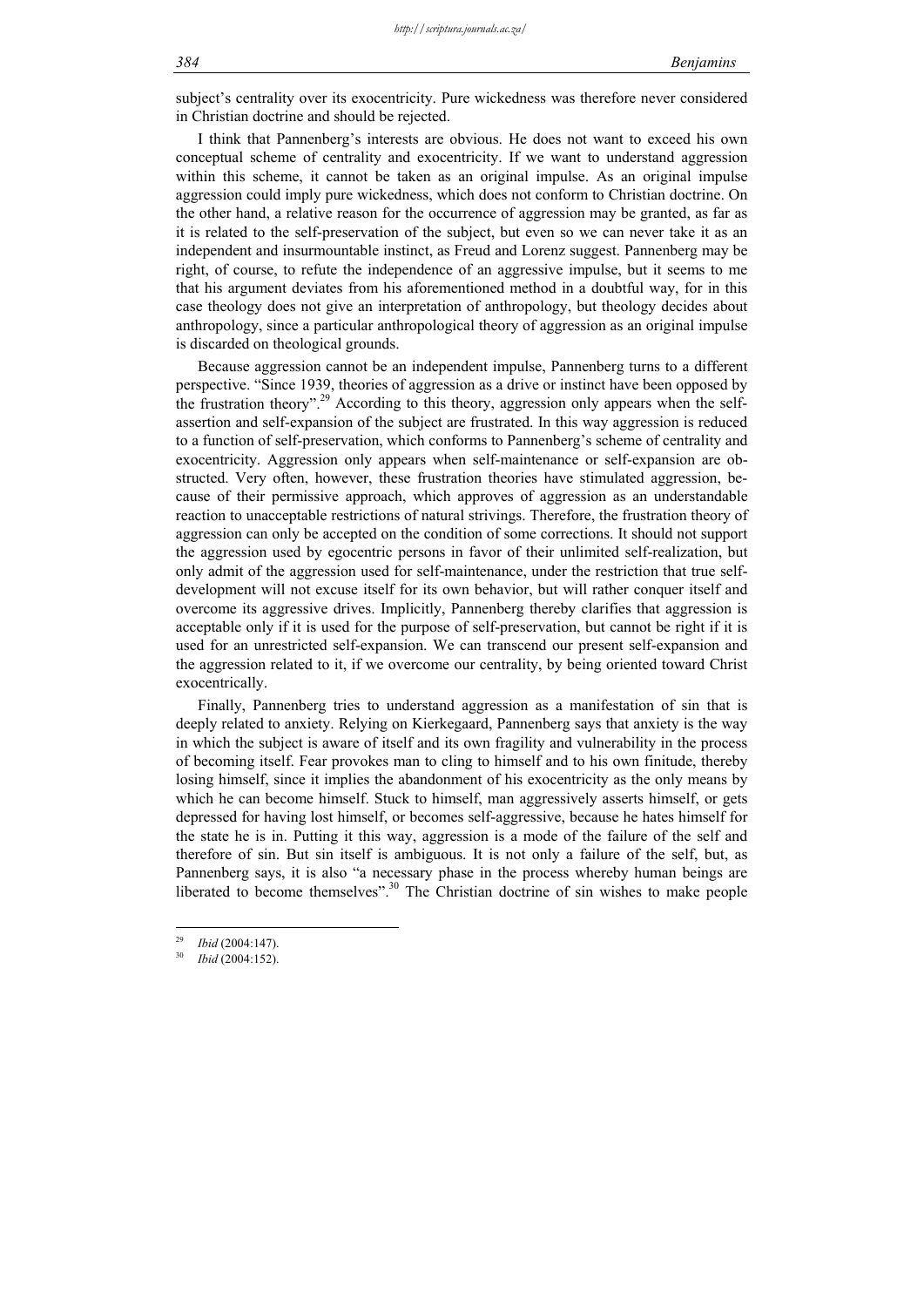conscious of the responsibility for themselves and of the distance separating them from their divine destiny. Therefore, we should recognize sin in order to overcome it.

In this way Pannenberg offers us a doctrine of sin and aggression which can be summarized as follows: in the course of its development, the exocentric subject becomes self-interested as a necessary outcome of its anthropological structure. The subject can take responsibility for its own situation, recognizing it as sin, when it is aware of its destiny, for which it has to transcend itself. Aggression is bound up with self-preservation and selfexpansion. It should be tolerated to a certain extent, until our present state is overcome, as far as it is related to self-maintenance. It should be overcome, however, as far as it is a manifestation of sin. Aggression is a sin in as far as it is the outcome of the subject's fearful failure to realize itself exocentrically.<sup>31</sup>

To my mind, Pannenberg formulated a very elegant anthropology which is charmingly simple at heart. The conceptual framework of the subject's double drive of exocentricity and centrality can incorporate many classical and modern theories, like the *oikeiosis* of Stoic philosophy or the origin of the ego in psychological theories. Pannenberg's anthropology can also accept the modern or postmodern notion that the self is not a prefixed substance, but only arises in context. At the same time this theory can integrate the classical notions of sin that Augustine and Kierkegaard developed.

Pannenberg's anthropology shows a plain perspective on acts of aggression. These do not necessarily result from pride or rebellion against God, as the traditional view of an original fall held it, but primarily come forth from fear and the subject's inability to open up to the otherness that is constitutive of its own self. Thus, frustration, fear, vulnerability and impotence seem important motives behind violent acts, since the subject turns to an aggressive self-maintenance because it is unable to preserve or receive itself from the outside. Of course, this is a rather broad view. Its application in a South-African context, where deprivation can make it very difficult to be directed outward with confidence, may be different from its use in a Dutch context, where atomized individuals stick to themselves, but obviously this does not count against a general theory that abstracts from different contexts in order to be universally valid as a global anthropological structure.

I hold this anthropology to be hopeful and realistic. Because of man's self-transcendence, he can overcome himself, his own mistakes and misdoings, if only he understands his own situation and recognizes that he is not destined to live a self-centered life aggressively directed against others. Naturally, man has to recognize this himself. There is no hope outside of man, who can only transcend and transform himself. Precarious as this may seem, it is only realistic to offer no other hope except for the trust in man's selftranscendence. This demands faith in God, who taught man to live exocentrically in Christ and whose image is present in man. Admittedly, it may be very difficult for those engaged in a struggle for survival to think of self-transcendence, but this only intensifies the need for mankind to overcome itself and prevent situations in which sheer survival discards all possibilities of self-transcendence.

 $31$ 31 In *The Metaphor of God Incarnate*, London 1993:116 John Hick formulated the same view on sin and human nature: "I take it that our endemic individual and corporate self-centredness, from which the many forms of moral evil flow, is an aspect of our nature as animals engaged in the universal struggle for survival; and that this self-centred propensity exists in tension with a distinctively human capacity for ego-transcendence in response to the felt claim upon us of moral values".